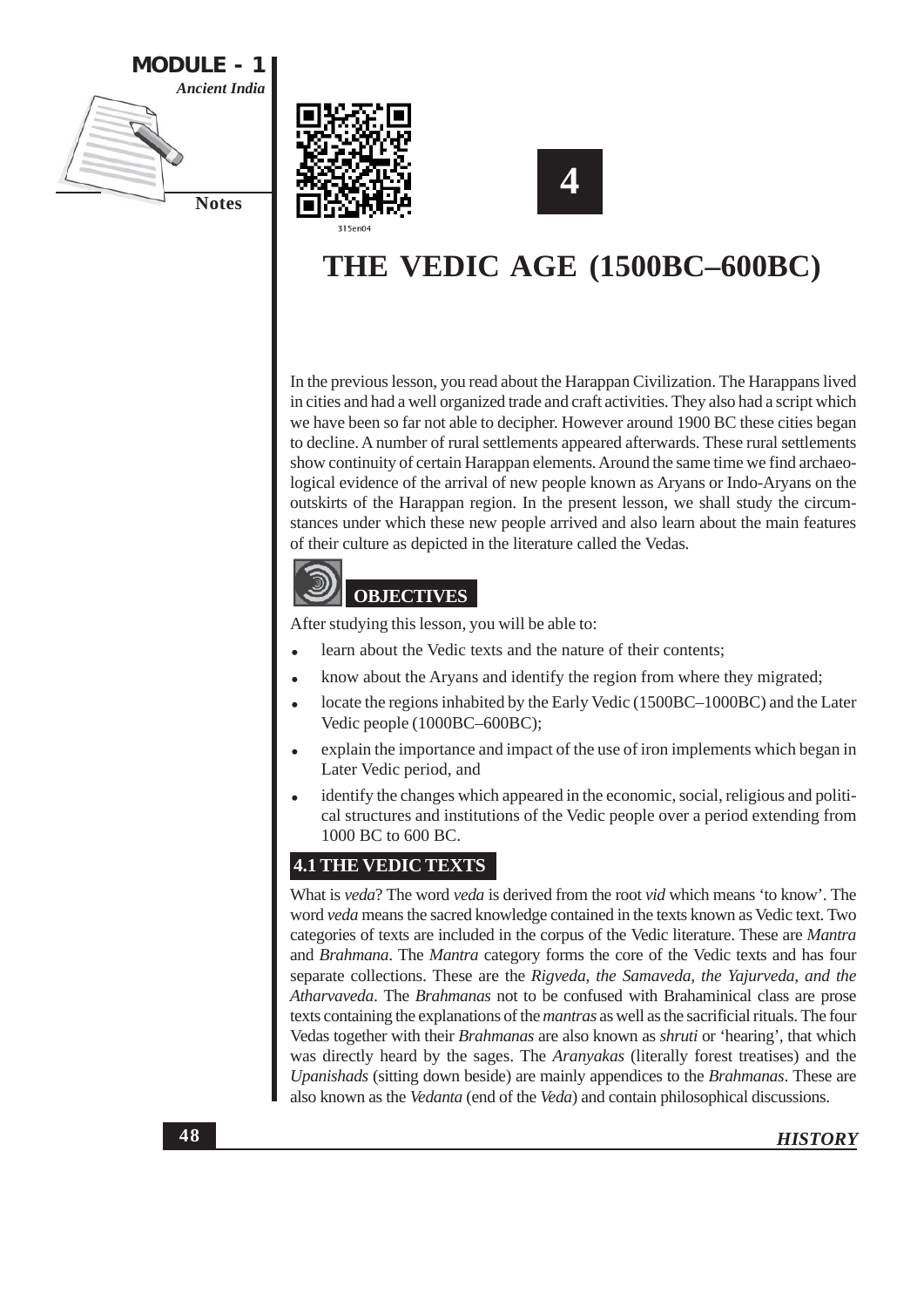The Rigveda is a collection of 1,028 hymns divided into 10 *mandalas*. They are the earliest compositions and hence depict the life of the early Vedic people in India. The Samaveda is a collection of verses mostly taken from the Rigveda but arranged in a poetic form to facilitate singing. The *Yajurveda* is found in two recensions, Black and White, and are full of rituals to be performed publicly or individually. The Atharyaveda is a collection of magic spells and charms to ward off the evil spirits and diseases.

Careful studies have shown that the Vedic texts reflect two stages of development in terms of literature as well as social and cultural evolution. The Rigveda which is the oldest Vedic text reflects one stage of social and cultural development whereas the other three *Vedas* reflect another stage. The first stage is known as the Rigvedic period or Early Vedic period and the later stage is known as the Later Vedic period. The age of the Early Vedic period corresponds with the date of the composition of the Rigvedic hymns. This date has been fixed between 1500 BC and 1000 BC. The later Vedic period is placed between 1000 BC and 600 BC. Recently, the Rigveda has been included by the UNESCO in the list of literature signifying World Human Heritage.

# **INTEXT OUESTIONS 4.1**

- 1. What do you understand by the term Veda?
- 2. Which texts are included in the *Mantra* category of the Vedic texts? Mention them.
- What kind of texts are included in the category known as shruti? Mention them. 3.
- Explain the contents of the *Brahmana* category of texts.  $4.$
- $5<sub>1</sub>$ Explain the term vedanta.

# **4.2 MIGRATION OF THE ARYANS**

The authors of the Vedic hymns were the Aryans. But who were the Aryans? In the 19th century, Aryans were considered a race. Now it is thought of as a linguistic group of people who spoke Indo-European language from which later emerged Sanskrit, Latin, and Greek etc. This is reflected from the words in these languages which are similar in sound and meaning. Thus the Sanskrit words *matri* and *pitri* are similar to the Latin *mater* and *pater*. Similarly, Inar of the Hittite (Turkey) language is similar to Indra of the Vedas. Survyas and Maruttash of the Kassite (Mesopotamia) inscriptions are equivalent of the Vedic Surya and Marut.

Originally the Aryans seem to have lived somewhere in the Steppes stretching from southern Russia to Central Asia. From here, a group of them migrated to northwest India and came to be called Indo-Aryans or just Aryans. The archaeological evidence of migrations comes from what is known as Andronovo Culture situated in southern Siberia. This Culture flourished in the second millennium BC. From here people moved to north of Hindukush (the area known as Bactria-Margiana Archaeological Complex) and from here they entered India. During the period between 1900 BC

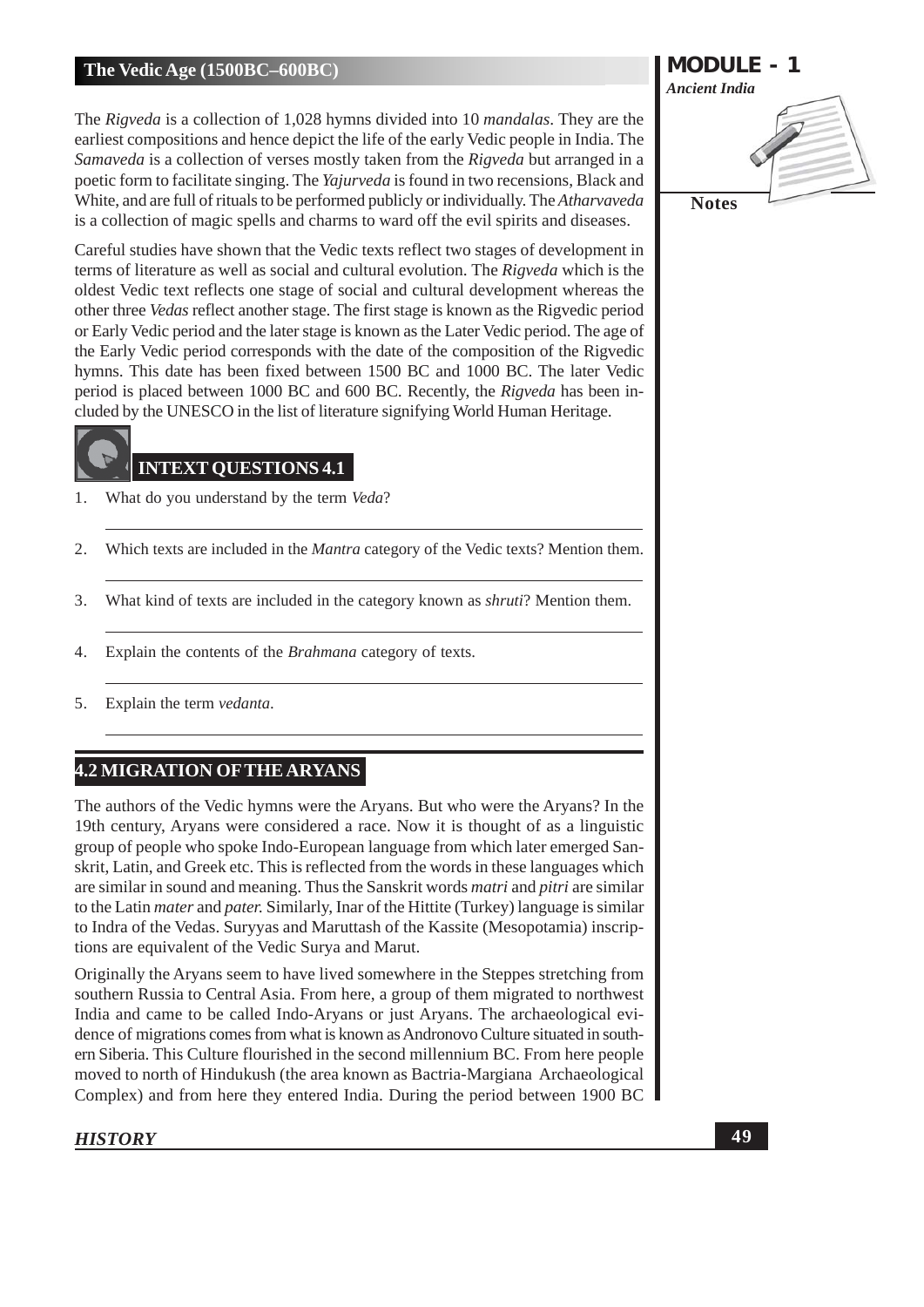![](_page_2_Figure_0.jpeg)

and 1500 BC we get, in these regions, evidence of horses, spoked wheels, fire cult and cremation which formed important parts of Aryan life in India. Apart from these, the artifacts and ceramics also suggest movement of people from Central Asian region to South Asian region. However it may be noted that some scholars still argue that the Aryans were the indigenous people of India and that they did not come from outside.

The new people came in several batches spanning several hundred years. All this while interaction between the indigenous inhabitants and the newcomers continued. One of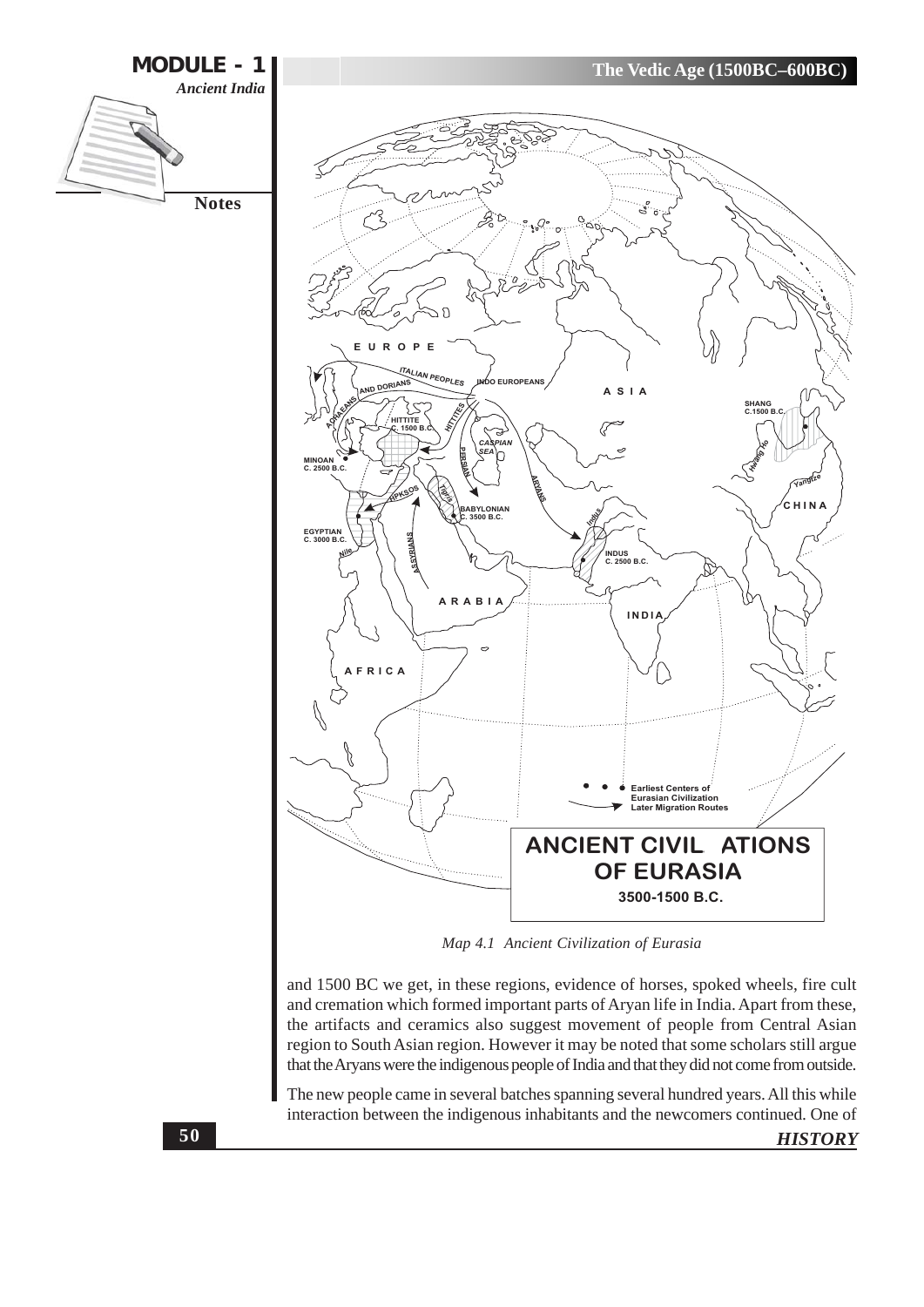the important results of this process of interaction was that the Vedic form of the Aryan language became predominant in the entire Northwestern India. The texts composed in this language, as mentioned above, are popularly known as the Vedic Texts.

![](_page_3_Picture_2.jpeg)

# **INTEXT QUESTIONS 4.2**

- How do we know that Sanskrit, Latin, Greek, Hittite and Kassite languages be-1. long to one group?
- From where do we find the archaeological evidence of Aryan migrations? 2.
- Which are the places which can be identified as the bearers of Aryan cultural traits? 3.
- Mention the prominent markers of the Aryan culture. 4.

# **4.3 GEOGRAPHICAL HORIZON OF THE VEDIC ARYANS**

The early Vedic Aryans lived in the area known as *sapta-sindhu* meaning area of seven rivers. This area largely covers the northwestern part of South Asia up to river Yamuna. The seven rivers included Sindhu, Vitasta (Jhelum), Asikni (Chenab), Parushni (Ravi), Vipash (Beas), Shutudri (Sutlej) and the Sarasvati. In this area the Rigvedic people lived, fought battles, grazed their herds of cattle and other domesticated animals. Gradually moving eastward, they came to occupy eastern U.P. (Kosala) and north Bihar (Videha) during the Later Vedic period. Here they came into contact with the people who spoke languages different from their own and were living in this area for long.

#### **INTEXT QUESTIONS 4.3**

- List the rivers included in the collective term sapta-sindhu.  $\mathbf{1}$ .
- 2. With which regions did the Aryans come into contact in the Later Vedic period?

# **4.4 EARLY VEDIC ECONOMY**

The early Vedic Aryans were pastoralists. Cattle rearing was their main occupation. They reared cattle, sheep, goats, and horses for purposes of milk, meat and hides. We arrive at this conclusion after analyzing the literary evidence in the Rigveda. A large number of words are derived from the word *go* meaning cow. A wealthy person was known as *gomat* and the daughter called *duhitri* which means one who milks the cow. The word *gaveshana* literally means search for cows, but it also means battle since many battles were fought over cattle. The cows were thought of as providers of everything. Prayers are offered for increase in the number of cattle. All the above and many more references show that cattle breeding was the most important economic activity of the Rigvedic Aryans.

However, this is not to suggest that the early Vedic people had no knowledge of agriculture. The evidence for agriculture in comparison with pastoral activities in the early **HISTORY** 

# **MODULE - 1 Ancient India Notes**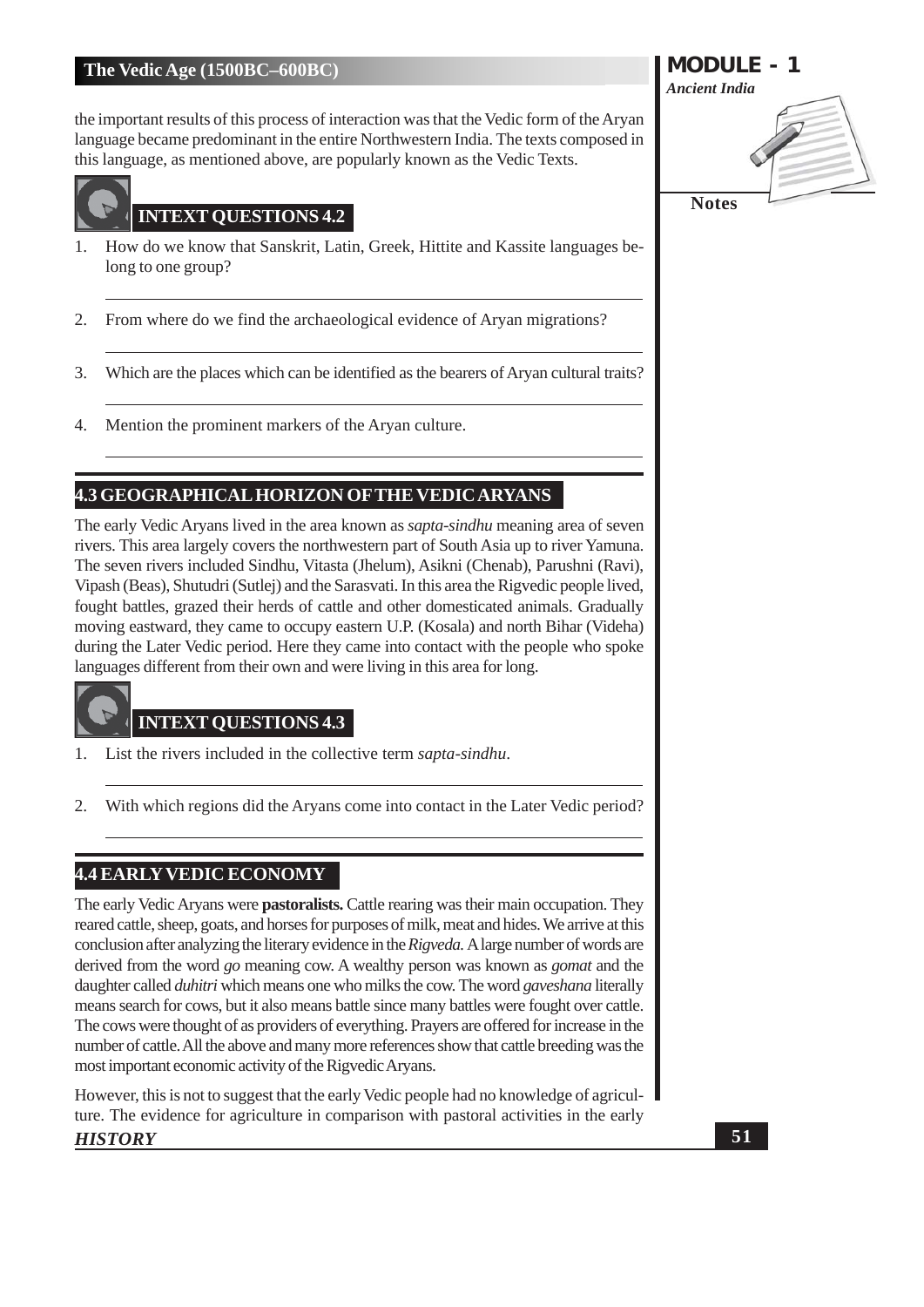![](_page_4_Figure_0.jpeg)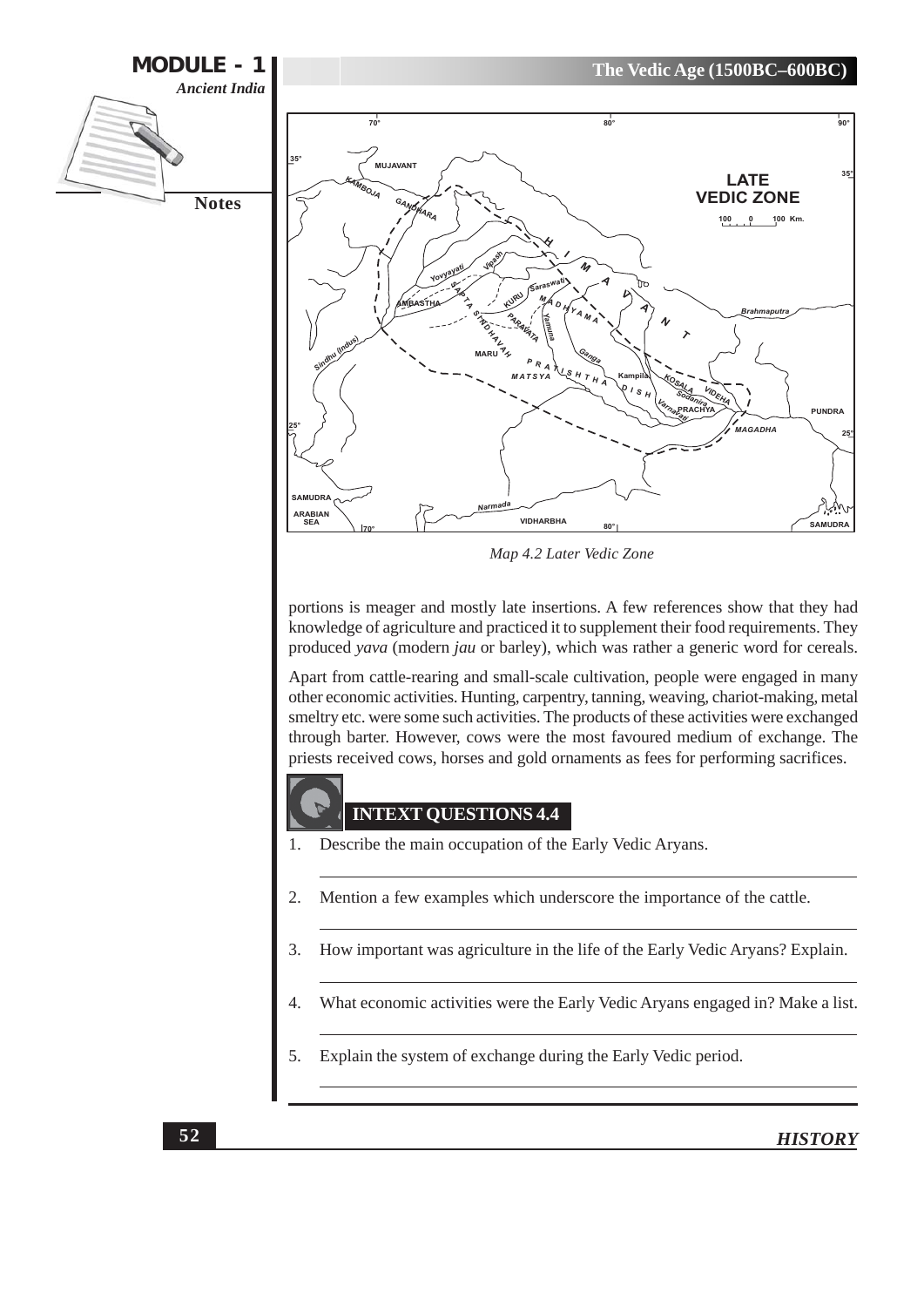#### **4.5 CHANGES IN THE LATER VEDIC PHASE**

During later Vedic phase, agriculture became the mainstay of the Vedic people. Many rituals were introduced to initiate the process of agriculture. It also speaks of ploughing with yokes of six and eight oxen. The buffalo had been domesticated for the agricultural purposes. This animal was extremely useful in ploughing the swampy land. The god Indra acquires a new epithet 'Lord of the Plough' in this period. The number and varieties of plant food increased. Apart from barley, people now cultivated wheat, rice, pulses, lentils, millet, sugarcane etc. The items of dana and dakshina included cooked rice. Thus with the beginning of food production agricultural produce began to be offered in the rituals. Tila, from which the first widely used vegetable food-oil was derived increasingly, came to be used in rituals.

The main factor in the expansion of the Aryan culture during the later Vedic period was the beginning of the use of iron around 1000 BC. The Rigvedic people knew of a metal called *ayas* which was either copper or bronze. In the later Vedic literature *ayas* was qualified with *shyama* or *krishna* meaning black to denote iron. Archaeology has shown that iron began to be used around 1000 BC which is also the period of later Vedic literature. The northern and eastern parts of India to which the Aryans later migrated receive more rainfall than the north-western part of India. As a result this region is covered with thick rain forests which could not be cleared by copper or stone tools used by Rigvedic people. The use of iron tools now helped people clear the dense rain forests particularly the huge stumps left after burning, in a more effective manner. Large tracts of forestland could be converted into cultivable pieces in relatively lesser time. The iron plough could turn the soil from deeper portions making it more fertile. This process seems to have begun during the later part of the Rigvedic period but the effect of iron tools and implements become evident only towards the end of the Later Vedic period.

There has been a continuous increase in the population during the later Vedic period due to the expansion of the economy based on agriculture. The increasing number and size of Painted Grey Ware (PGW) settlements in the *doab* area shows this. With the passage of time the Vedic people also acquired better knowledge of seasons, manuring and irrigation. All these developments resulted in the substantial enlargement of certain settlements such as Hastinapur and Kaushambi towards the end of the Later Vedic period. These settlements slowly began to acquire characteristics of towns. Such rudimentary towns inhabited mainly by the chiefs, princes, priests and artisans were supported by the peasants who could spare for them some part of their produce voluntarily or involuntarily.

# **INTEXT QUESTIONS 4.5**

- $\mathbf{1}$ . What was the main economic activity during the Later Vedic period?
- $2.$ What changes do we notice in the life of the Aryans with the increased importance of agriculture?
- 3. Who is known as the 'lord of the plough'?
- $4.$ Why is the *tila* ritually considered very important?

![](_page_5_Picture_11.jpeg)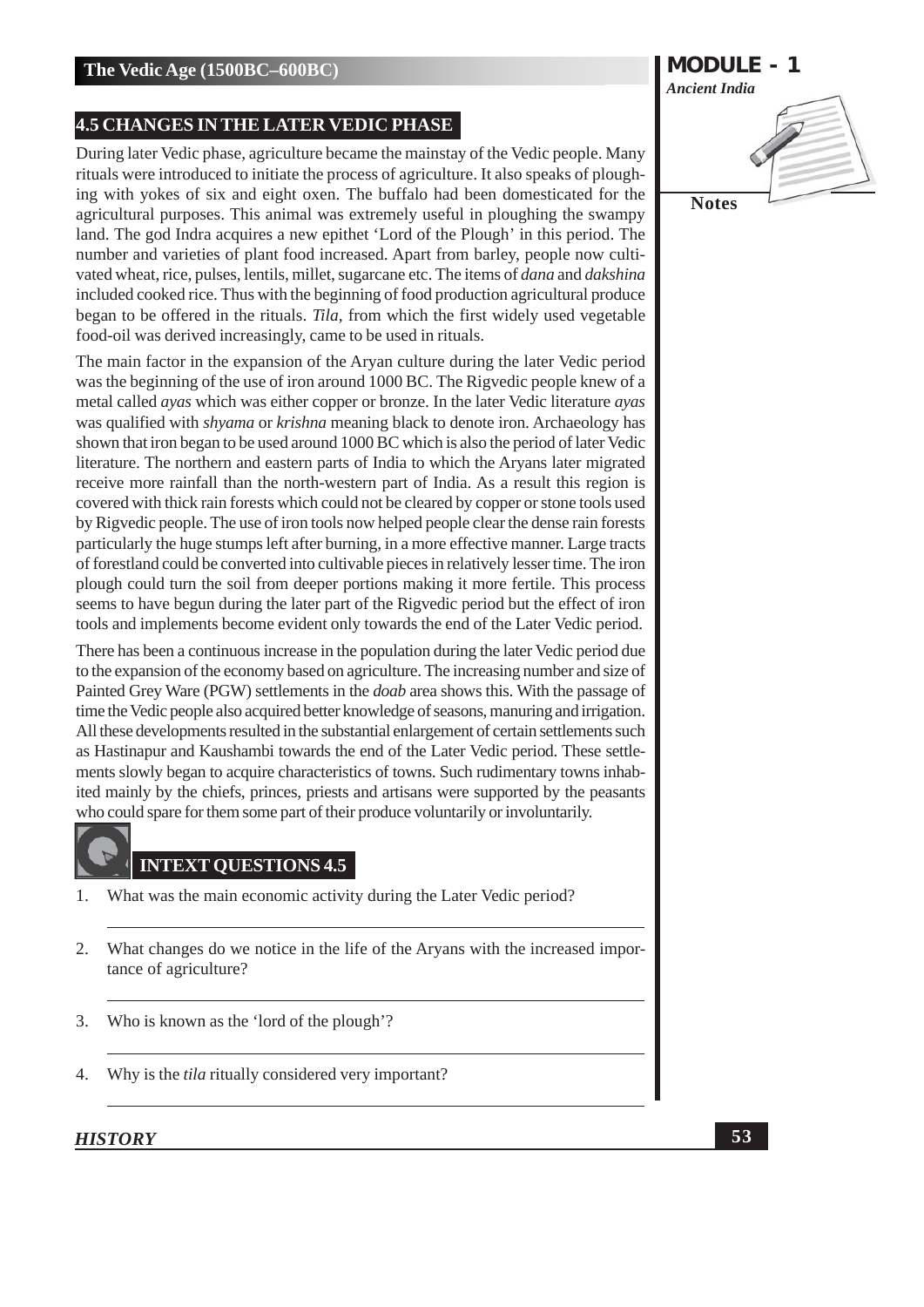![](_page_6_Figure_1.jpeg)

- How did the use of iron implements help agriculture during the Later Vedic pe-5. riod?
- What were the reasons behind the growing sizes of some Painted Grey Ware 6. sites?

# **4.6 THE EARLY VEDIC SOCIETY**

The family was the basic unit of the Rigvedic society. It was **patriarchal** in nature **Monogamy** was the usual norm of marriage but the chiefs at times practiced po**lygamy.** Marriages took place after attaining maturity. After marriage the wife went to her husband's house. The family was part of a larger grouping called vis or clan. One or more than one clans made *jana* or **tribe**. *The jana* was the largest social unit. All the members of a clan were related to each other by blood relation. The membership of a tribe was based on birth and not on residence in a certain area. Thus the members of the Bharata tribe were known as the Bharatas. It did not imply any territory. The Rigvedic society was a simple and largely an **egalitarian** society. There was no caste division. Occupation was not based on birth. Members of a family could adopt different occupations. However certain differences did exist during the period. Varna or colour was the basis of initial differentiation between the Vedic and non-Vedic people. The Vedic people were fair whereas the non-Vedic indigenous people were dark in complexion and spoke a different language. Thus the Rigveda mentions arya varna and dasa varna. Here dasa has been used in the sense of a group different from the Rigvedic people. Later, dasa came to mean a slave. Besides, certain practices during this period, such as concentration of larger share of the war booty in the hands of the chiefs and priests resulted in the creation of some inequalities within a tribe during the later part of this Vedic phase.

The warriors, priests and the ordinary people were the three sections of the Rigvedic tribe. The sudra category came into existence only towards the end of the Rigvedic period. This means that the division of society in the early Vedic period was not sharp. This is indicated by the following verse in the Rigveda: "I am a poet, my father is a physician and my mother grinds grain upon the stone. Striving for wealth, with varied plans, we follow our desires like cattle."

The women in society enjoyed respectable position. She was married at a proper age and could choose a husband of her own choice. She could take part in the proceedings of the tribal assemblies called sabha and samiti.

# **INTEXT QUESTIONS 4.6**

- Describe the forms of marriages during the Early Vedic period. 1.
- $\overline{2}$ . Was the Early Vedic society egalitarian in nature? Give reasons for your answer.
- On what basis was the Early Vedic society divided? 3.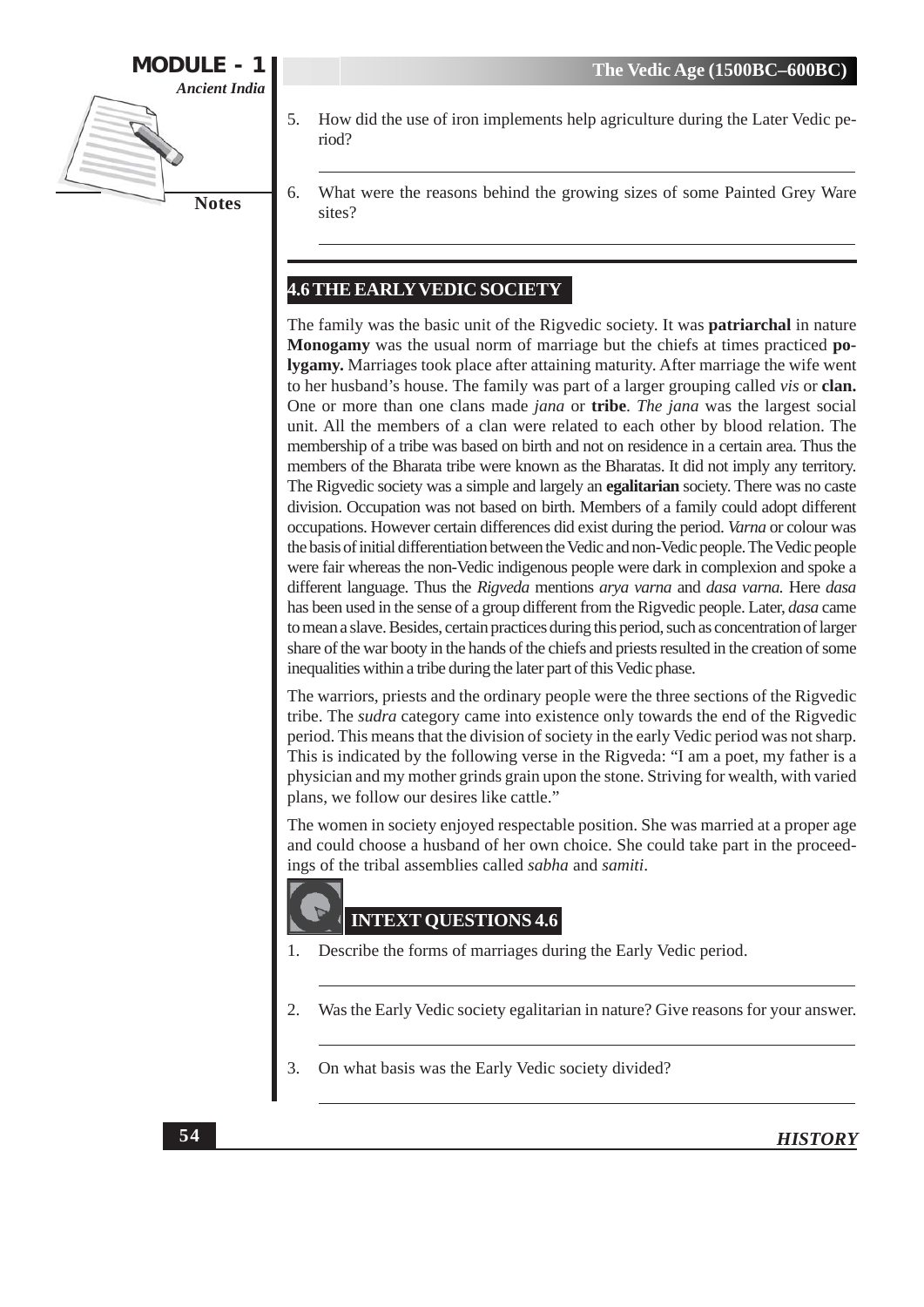How did inequalities appear in the Early Vedic society? 4.

# 4.7 SOCIAL CHANGES IN THE LATER VEDIC PHASE

The family remains the basic unit of the Vedic society. However, its composition underwent a change. The later Vedic family became large enough to be called a joint-family with three or four generations living together. The rows of hearths discovered at Atranjikhera and at Ahichchhtra (both in western Uttar Pradesh) show that these were meant for communal feeding or for cooking the food of large families. The institution of gotra developed in this period. This means that people having common gotra descended from a common ancestor and no marriage between the members of the same *gotra* could take place. Monogamous marriages were preferred even though polygamy was frequent. Some restrictions on women appeared during this period. In a text women have been counted as a vice along with dice and wine. In another text a daughter has been said to be the source of all sorrows. Women had to stay with her husband at his place after marriage. The participation of women in public meetings was restricted.

However, the most important change was the rise and growth of social differentiation in the form of varna system. The four varnas in which society came to be divided were the brahmanas, kshatriyas, vaishyas and shudras. The growing number of sacrifices and rituals during the period made the brahmanas very powerful. They conducted various rituals including those related to different stages of agricultural operations. This made them all the more important. The kshatriyas, next in the social hierarchy, were the rulers. They along with brahmanas controlled all aspects of life. The vaishyas, the most numerous varna were engaged in agriculture as well as in trade and artisanal activities. The brahmanas and the kshatriyas were dependent on the tributes (gifts and taxes) paid to them by the vaishyas. The shudras, the fourth *varna* were at the bottom of the social hierarchy. They were ordained to be in the service of the three upper varnas. They were not entitled to the ritual of *upanayana samskara* (investiture with sacred thread necessary to acquire education). The other three varnas were entitled to such a ceremony and hence they were known as *dvijas*. This can be construed as the beginning of the imposition of disabilities on the shudras as well as the beginning of the concept of ritual pollution.

Another important institution that began to take shape was *ashrama* or different stages of life. Brahmacharya (student life), grihastha (householder), and vanaprastha (hermitage) stages are mentioned in the texts. Later, sanyasa, the fourth stage also came to be added. Together with *varna*, it came to be known as *varna-ashrama dharma*.

# **INTEXT QUESTIONS 4.7**

- What was the nature of the Later Vedic family? 1.
- What do you understand by the term *gotra*?  $2.$
- Which term signifies the beginning of the imposition of disabilities on the shudras? 3.

![](_page_7_Picture_11.jpeg)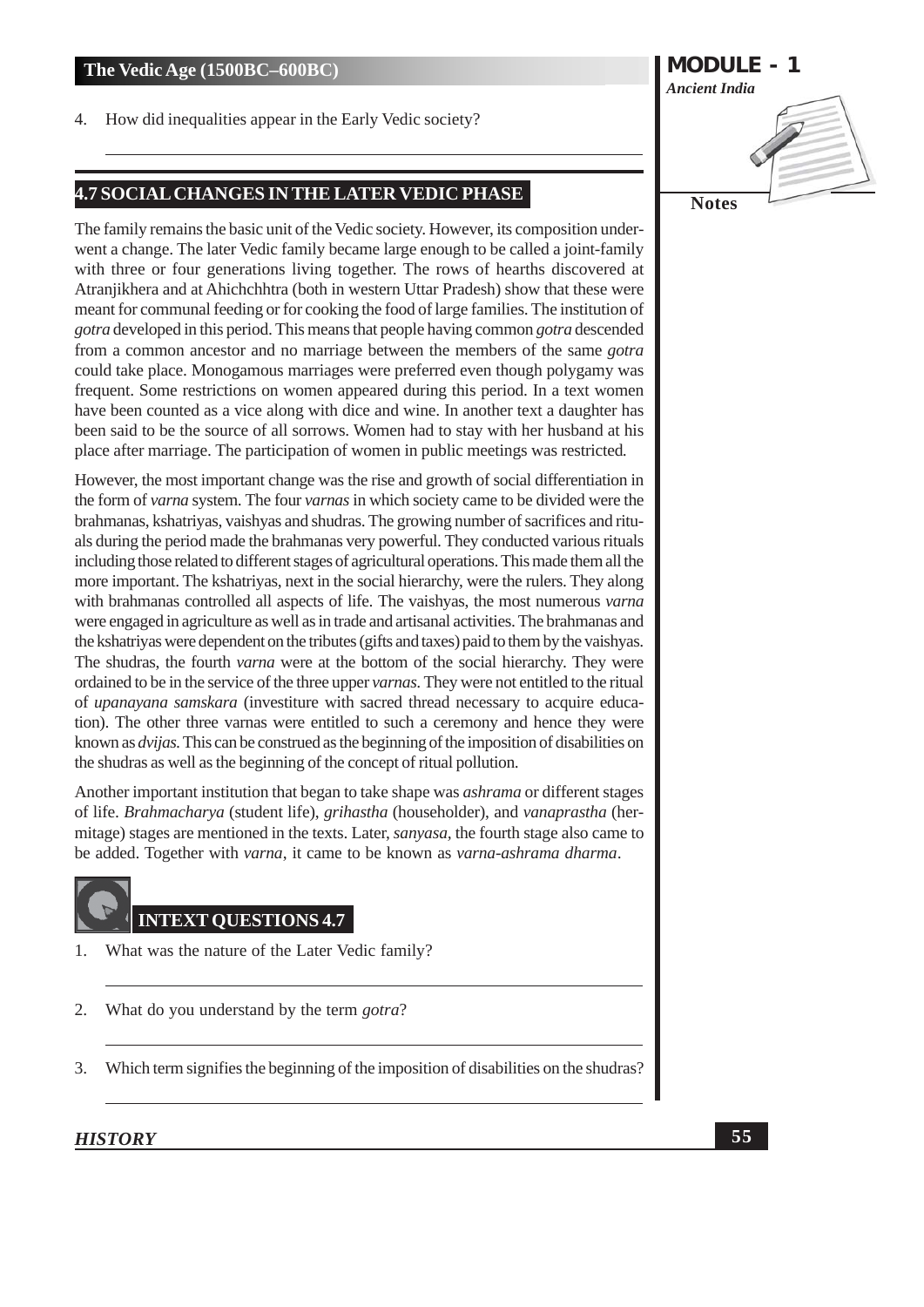![](_page_8_Figure_1.jpeg)

Explain the composite term varnashrama dharma?

# **4.8 THE EARLY VEDIC RELIGION**

The prayers to propitiate gods for physical protection and for material gains were the main concerns of the Rigvedic people. The Rigvedic gods were generally personifications of different aspects of natural forces such as rains, storm, sun etc. The attributes of these gods also reflect the tribal and patriarchal nature of the society as we do not find many goddesses mentioned in the text. Indra, Agni, Varuna, Mitra, Dyaus, Pushana, Yama, Soma, etc. are all male gods. In comparison, we have only a few goddesses such as Ushas, Sarasvati, Prithvi, etc which occupy secondary positions in the pantheon.

The functions of different gods reflect their needs in the society. Thus, since the Rigvedic people were engaged in wars with each other they worshipped Indra as a god. He is the most frequently mentioned god in the Rigveda. He carried the thunderbolt and was also respected as a weather god who brought rains. Maruts the god of storm aided Indra in the wars in the way tribesmen aided their leader in the tribal wars. Agni, the fire god was the god of the home and was considered an intermediary between gods and men. Soma was associated with plants and herbs. Soma was also a plant from which an intoxicating juice was extracted. This juice was drunk at sacrifices. Varuna, another important deity, was the keeper of the cosmic order known as rita. This rita was an important aspect of tribal set-up. Pushan was the god of the roads, herdsmen and cattle. In the life of the pastoral nomads, this god must have been very important. Other gods were similarly associated with other aspects of nature and life.

All these gods were invoked and propitiated at *yajnas* or sacrifices. These sacrifices were organized by the chiefs of the tribes and performed by priests. Gods thus invoked in the sacrifices supposedly rewarded the sacrificers with success in wars, progeny, increase in cattle and long life. It also brought large number of gifts in the form of *dana* and *dakshina* to the priests.

It is important here to note that during the entire Vedic phase people did not construct temples nor did they worship any statue. These features of Indian religion developed much later.

#### **INTEXT QUESTIONS 4.8**

- On what basis do we say that the attributes of the Rigvedic gods reflect the tribal 1. and patriarchal nature of the society?
- Describe the main features of the Rigvedic god Indra. 2.
- 3. Why did the tribal chiefs organize yajnas?
- Why was the god Pushan important for the Rigvedic people?  $\overline{\mathcal{A}}$
- 5. What was the main function of the fire god Agni?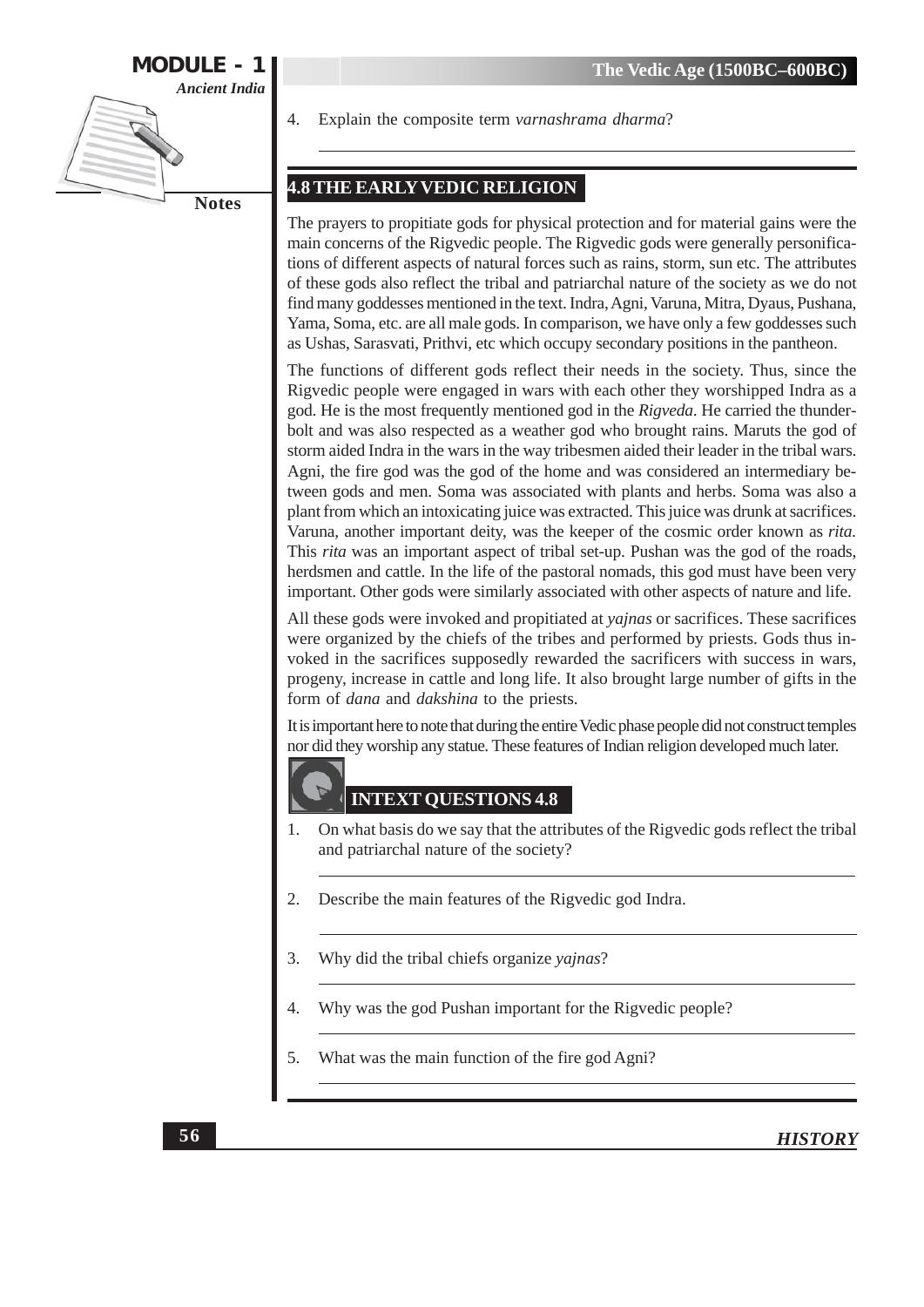#### **4.9 CHANGES IN THE LATER VEDIC PHASE**

We have already noted that in the later Vedic period agriculture had become an important activity of the people. Changes in the material life naturally resulted in a change in their attitude towards gods and goddesses too. Continuous interactions with the local non-Aryan population also contributed to these changes. Thus, Vishnu and Rudra which were smaller deities in the Rigveda became extremely important. However, we do not have any reference to different incarnations or avataras of Vishnu, we are so familiar with, in any of the Later Vedic texts.

Another important feature was the increase in the frequency and number of the *vajna* which generally ended with the sacrifices of a large number of animals. This was probably the result of the growing importance of a class of brahmanas and their efforts to maintain their supremacy in the changing society. These *yajnas* brought to them a large amount of wealth in form of *dana* and *dakshina*. Some of the important yajnas were - ashvamedha, vajapeya, rajasuya etc. You must have heard about these *yajnas* in the stories of the *Mahabharata* and the *Ramayana*. In these *vajnas* which continued for many days a large part of gifts went to the brahmanas. The purpose of these *vajnas* was twofold. Firstly, it established the authority of the chiefs over the people, and secondly, it reinforced the territorial aspect of the polity since people from all over the kingdom were invited to these sacrifices.

You will find it interesting to know that people began to oppose these sacrifices during the later Vedic period itself. A large number of cattle and other animals which were sacrificed at the end of each *vajna* must have hampered the growth of economy. Therefore, a path of good conduct and self-sacrifice was recommended for happiness and welfare in the last sections of the Vedas, called the Upnishads. The Upnishads contain two basic principles of Indian philosophy viz., karma and the transmigration of soul, i.e., rebirth based on past deeds. According to these texts real happiness lies in getting *moksha* i.e. freedom from this cycle of birth and re-birth.

#### **INTEXT QUESTIONS 4.9**

- Why did the performance of the *vajnas* increase in number during the Later  $1.$ Vedic period?
- $2.$ What were the purposes of the yajnas?
- $3.$ Explain the significance of the *vainas*?
- Why did people begin to oppose the performance of the yajnas?  $\overline{4}$ .

## **4.10 THE EARLY VEDIC POLITY**

We have mentioned above that the chief social unit of the Aryans was known as jana. The chief of this unit was the political leader called rajan. The main function of the chief was to protect the *jana* and cattle from the enemies. He was helped in his task by the tribal assemblies called *sabha*, *samiti*, *vidatha*, *gana* and *parishad*.

![](_page_9_Picture_13.jpeg)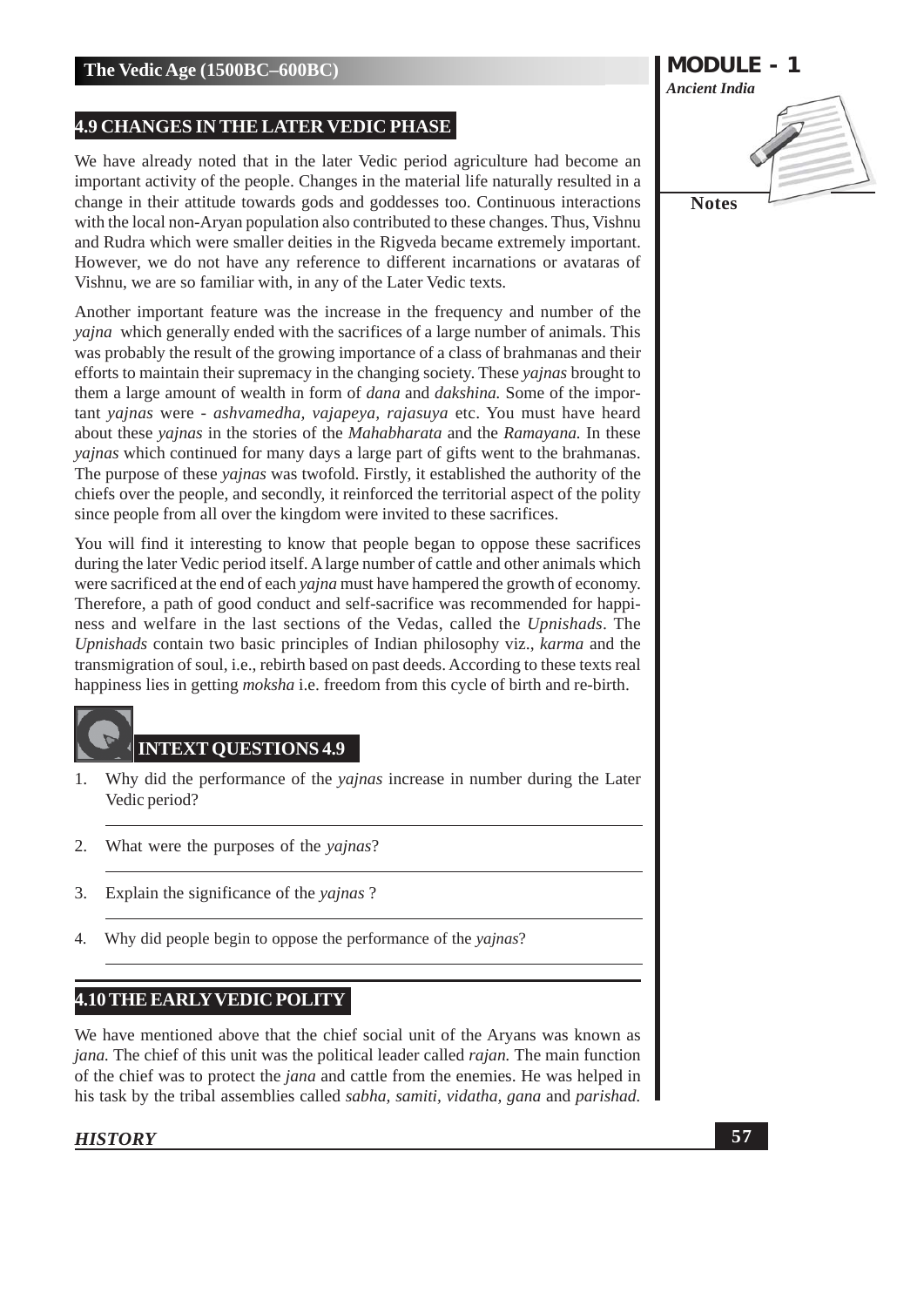![](_page_10_Figure_1.jpeg)

Out of these *sabha* and *samiti* were the most important assemblies. All aspects of life were discussed in these assemblies. These may include wars, distribution of the spoils of wars, judicial and religious activities etc. Thus these assemblies in a way limited the powers of the chiefs. Interestingly, women were also allowed to participate in the deliberations of the sabha and samiti.

The post of the chief was not hereditary. The tribe generally elected him. Though the succession in one family was known but that was not based on the rule of primogeniture (i.e., the eldest son acquiring the position). The *purohita* assisted and advised the chief on various matters. Other than the *purohita*, there were a limited number of other officials who assisted the chief in the day-to-day tribal affairs. Senani, kulapa, gramani, etc. are some of the functionaries which find mention in the Rigveda. The sena or army was not a permanent fighting group and consisted of able bodied tribesmen who were mobilized at the time of the wars. Takshan, the carpenter and *rathakara*, the chariot maker were responsible for making chariots. There is no official mentioned as a collector of taxes. The people offered to the chief what is called *bali*. It was just a voluntary contribution made by the ordinary tribesmen on special occasions. All this shows that the early Vedic polity was an uncomplicated system based on the support and active participation of all the tribesmen. This situation, however, changed during the later Vedic phase.

# **INTEXT QUESTIONS 4.10**

- Explain the functions of sabha and samiti. 1.
- 2. What was the main function of the rajan?
- What was the nature of *bali* during the Early Vedic period? 3.
- Make a list of the main functionaries who helped the chief in various matters.  $\overline{4}$

# 4.11 CHANGES IN THE LATER VEDIC PHASE

The changes in the material and social life during the later Vedic period led to changes in the political sphere as well. The nature of chiefship changed in this period. The territorial idea gained ground. The people started to loose their control over the chief and the popular assemblies gradually disappeared.

The chiefship had become hereditary. The idea of the divine nature of kingship gets a mention in the literature of this period. The brahmanas helped the chiefs in this process. The elaborate coronation rituals such as vajapeya and rajasuya established the chief authority. As the chiefs became more powerful, the authority of the popular assemblies started waning. The officers were appointed to help the chief in administration and they acquired the functions of the popular assemblies as main advisors.

A rudimentary army too emerged as an important element of the political structure during this period. All these lived on the taxes called *bali*, the *shulka*, and the *bhaga* offered by the people.

The chiefs of this period belonged to the kshatriya varna and they in league with the brahmanas tried to establish complete control over the people in the name of *dharma*.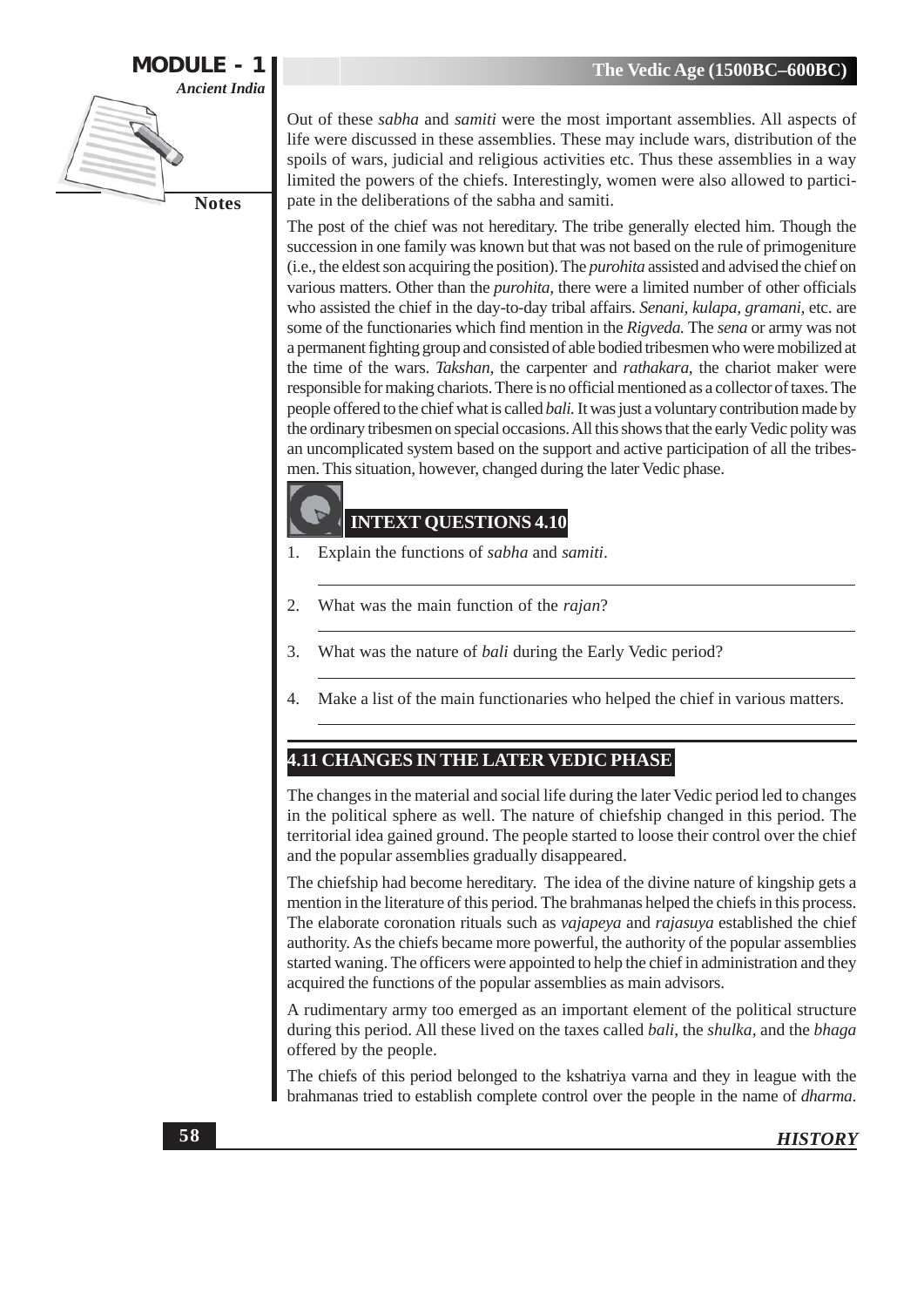However, all these elements do not show that a janapada or territorial state with all its attributes such as a standing army and bureaucracy had emerged in the later Vedic period but the process has started and soon after the vedic period in the sixth century BC we notice the rise of sixteen *mahajanpadas* in the northern India.

# **INTEXT OUESTIONS 4.11**

- Describe the nature of the chiefship during the Later Vedic period. 1.
- Why did the powers of the popular assemblies decline during the Later Vedic period? 2.
- What were the functions of the coronation rituals? 3.

# **WHAT YOU HAVE LEARNT**

After the decline of the Harappan urbanism, we witness the coming of a new kind of people on the northwestern horizon of India. These people were animal herders and spread out in groups from the Southern Russia to different parts of the world. Many such groups reached India through Afghanistan at different periods. Their language, known as Indo-Aryan or Sanskrit became predominant with borrowings from the local languages. Their earliest compositions are known as the Rigveda and many more compositions followed subsequently. We get to know about the culture of these people from these collections known as the Vedas.

The Aryans initially lived in the region drained by seven rivers Septa Sindhu roughly covering the modern states of Punjab, and Harayana. Subsequently they also occupied the region drained by Ganga, Yamuna, Sarayu, Ghaghra, and Gandaka roughly covering the modern states of eastern Uttar Pradesh and western Bihar.

The Aryans, who were mainly cattle herders, became agriculturists later, and assisted by the knowledge of iron technology they were able to establish larger settlements in the Ganga-Yamuna *doab* region. This is shown by the PGW archaeology and the contents of the Later Vedic literature. This change precipitated a series of changes in the other spheres of life. From an egalitarian, tribal socio-political set up during the Early Vedic period it was transformed into a varna divided territorially based set up by the end of the Vedic period. The position of the tribal chiefs became hereditary and the emerging officials usurped the role of the popular assemblies. The growing number of *vajnas* shows the importance of the king as well as of the brahmanas. Similarly, the gods who were important earlier lost their significance and gave way to new deities. All these changes ultimately resulted in the rise of *janapadas* and *mahajanapadas* i.e. bigger territorial states in the sixth century BC.

# **TERMINAL QUESTIONS**

- 1. Who were the Aryans? Where did they spread out from?
- $\overline{2}$ . Indicate the geographical location of the Early Vedic people.
- Describe the main cultural traits of the Aryans. 3.

# **HISTORY**

**MODULE - 1 Ancient India Notes**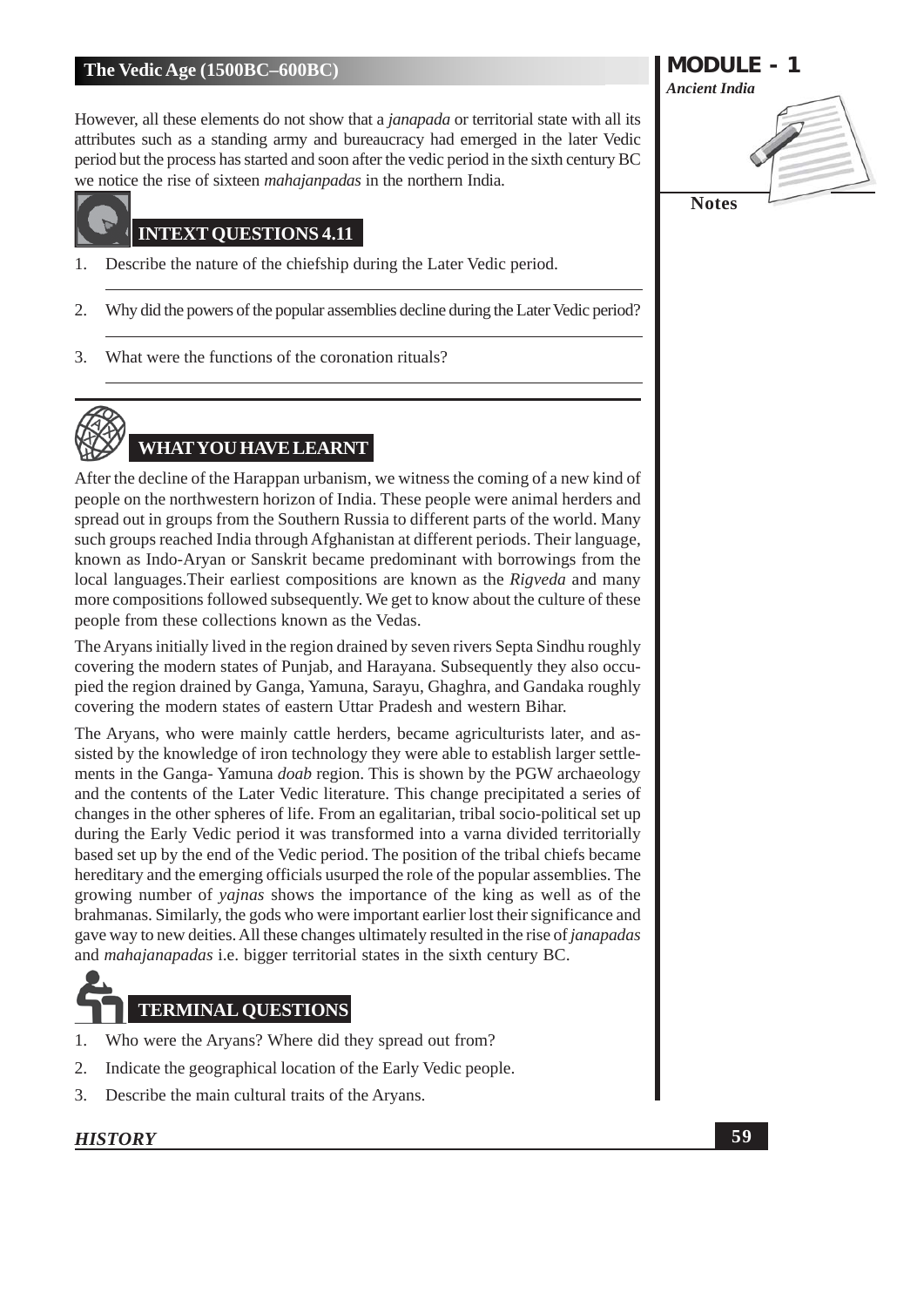# **MODULE - 1**

**Ancient India** 

**Notes** 

- Explain the changes in the economic pattern of the Aryans during the Later  $\overline{4}$ . Vedic period.
	- How did the knowledge of iron technology help in the expansion of agriculture?  $5<sub>1</sub>$
	- What kind of disabilities were imposed on women in the Later Vedic period? 6.
	- 7. How did the brahmanas become important in the Later Vedic period?
	- Describe the functions of the popular assemblies during the Early Vedic period. 8.

# **ANSWERS TO INTEXT OUESTIONS**

- $4.1$
- $1.$ Sacred knowledge
- $\overline{2}$ . Rigveda, Samaveda, Yajur Veda, Atharaveda
- 3. Aranykas & Upanishads
- $\overline{4}$ . Prose texts containing explanations of mantras and sacrificial rituals
- philosophical discussions  $\overline{5}$ .

#### $4.2$

- $\mathbf{1}$ . Words in these languages are similar in sound  $\&$  meaning
- $\overline{2}$ . Andronovo culture situated in southern Siberia
- $3.$ Bactria - Margiana
- Evidence of Horses, spoked wheels, fire cult, cremation 4.
- $4.3$
- Sindhu, Jhelum, Chenab, Ravi, Beas, Sutlej, Sarasvati 1.
- U.P. (Kosala) & North Bihar (Videha)  $\overline{2}$ .

#### $4.4$

- Pastoralists 1.
- Refer 4.4 para 1  $2.$
- $3.$ Refer 4.4 para 2
- $\overline{4}$ . Hunting, carpentry, training, weaving, gambling, chariot making, metal smeltry.
- Barter through medium of cow. 5.

# $4.5$

- $1.$ Agriculture
- $\overline{2}$ . Refer 4.5 para 2
- $3.$ god Indra
- $\overline{4}$ It was first widely used vegetable food oil.
- to clear dense forests; Iron plough could turn soil to make it fertile  $5<sub>1</sub>$
- Due to expansion of economy based on agriculture  $\&$  continuous increase in 6. population.

#### 4.6

- Monogamy & polygamy 1.
- Yes, No caste division, occupation not based on birth, No occupation as taboo. 2.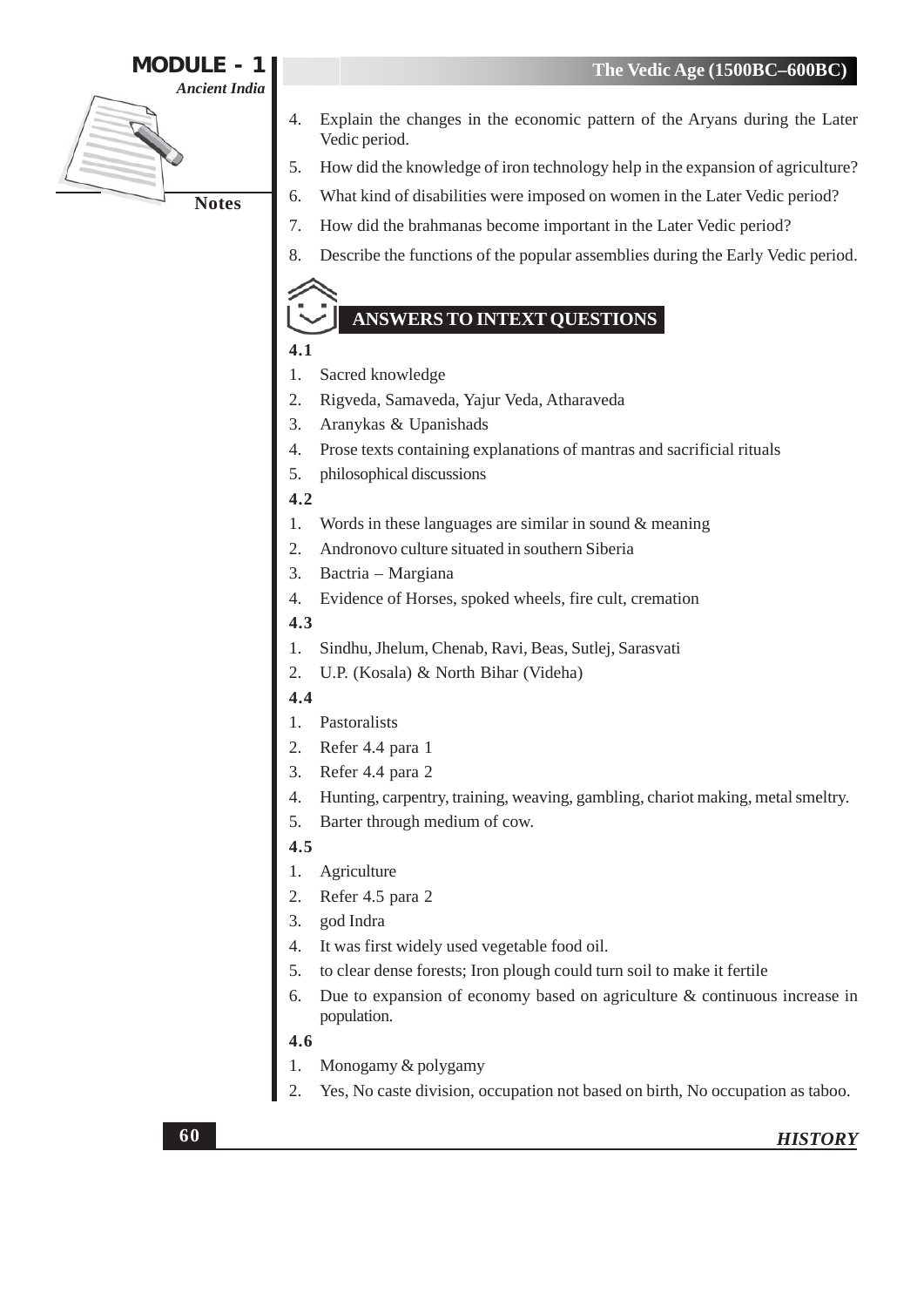- On the basis of Varna or colour  $3.$
- Concentration of larger share of war booty in the hands of chiefs & priests  $4.$

#### 4.7

- Joint family  $1.$
- Descendent from a common ancestor, no marriage between members of the 2. same gotra.
- 3. Not entitled to the ritual of upanayana Samakara, (ritual pollution)
- 4. Last para of 4.7

#### 4.8

- 1. Refer 4.8, para 1
- Weather god, carried thunderbolt  $2.$
- $3<sub>1</sub>$ To invoke and propitiate gods
- As he was god of roads, herdmen & cattle. 4.
- Being an intermediary between gods and men. 5.

#### 4.9

- Due to growing importance of a class of brahmans  $\&$  their effort to maintain  $1.$ supremacy.
- $2.$ To establish authority of chiefs over people and to reinforce territorial aspect of polity.
- $\mathfrak{Z}$ . A large amount of wealth in forms of dana & dakshina went to Brahmans.
- It was affecting their economic life. 4.

#### 4.10

- $1.$ All aspects of life to be discussed such as distribution of spoils of wars, judicial  $\&$ religious activites.
- To protect jana & cattle from enemies.  $2.$
- A volutary contribution made by ordinary tribesmen on special occasions.  $3.$
- Purohita, Senami, Kulapa, Gramani  $4.$

#### 4.11

- 1. It become hereditary
- As chiefs became more powerful, officers to help chief in administration ac- $2.$ quired the functions of popular assemblies.
- 3. To establish the chief authority.

# **HINTS TO TERMINAL QUESTIONS**

- 1. Refer 4.2 para  $1 \& 2$
- 2. Refer 4.3
- 3. Refer 4.2 para 2
- 4. Refer 4.5
- 5. Refer 4.5 para 2
- 6. Refer 4.7 para 1

# **HISTORY**

**MODULE - 1 Ancient India Notes**